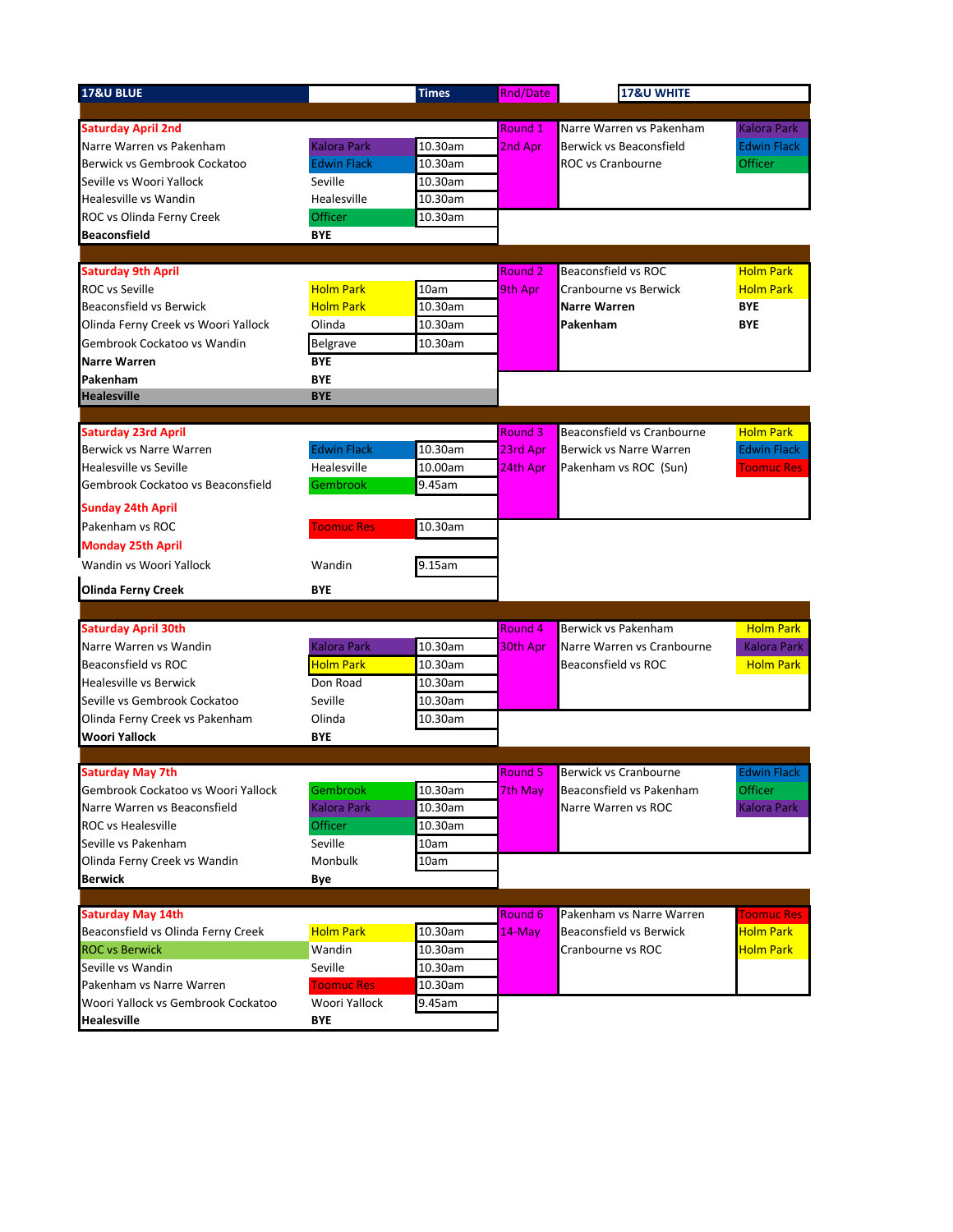| <b>Saturday May 21st</b>                  |                                     |         | Round <sub>7</sub> | Narre Warren vs Beaconsfield | <b>Kolara Park</b> |
|-------------------------------------------|-------------------------------------|---------|--------------------|------------------------------|--------------------|
| Seville vs H Healesville                  | Seville                             | 10.30am | 21st May           | Pakenham vs Cranbourne       | <b>Toomuc Res</b>  |
| Olinda Ferny Creek vs ROC                 | Olinda Res                          | 10.30am |                    | Berwick vs ROC               | <b>Edwin Flack</b> |
| Narre Warren vs Woori Yallock             | Kalora Park                         | 10.30am |                    |                              |                    |
| Pakenham vs Beaconsfield                  | <b>Toomuc Res</b>                   | 10.30am |                    |                              |                    |
| Gembrook vs Wandin                        | Gembrook                            | 10am    |                    |                              |                    |
| <b>Berwick</b>                            | <b>BYE</b>                          |         |                    |                              |                    |
|                                           |                                     |         |                    |                              |                    |
| <b>Saturday May 28th</b>                  |                                     |         | Round 8            | ROC vs Pakenham              | <b>Holm Park</b>   |
| Gembrook-Cockatoo vs Berwick              | Gembrook                            | 10.30am | 28th May           | Beaconsfield vs Cranbourne   | <b>Holm Park</b>   |
| Beaconsfield vs Woori Yallock             | Holm Park                           | 10.30am |                    | Narre Warren vs Berwick      | <b>Holm Park</b>   |
| Olinda Ferny Creek vs Healesville         | Olinda Res                          | 10.30am |                    |                              |                    |
| Wandin vs Pakenham                        | Wandin                              | 10.30am |                    |                              |                    |
| Seville vs Narre Warren                   | Belgrave                            | 10am    |                    |                              |                    |
| <b>ROC</b>                                | Bye                                 |         |                    |                              |                    |
|                                           |                                     |         |                    |                              |                    |
| <b>Saturday June 4th</b>                  |                                     |         | Round 9            | <b>Beaconsfield vs ROC</b>   | <b>Holm Park</b>   |
| Beaconsfield vs Wandin                    | <b>Holm Park</b>                    | 10.30am | 4th June           | Berwick vs Pakenham          | <b>Edwin Flack</b> |
| Woori Yallock vs Pakenham                 | Woori Yallock                       | 10.30am |                    | Narre Warren vs Cranbourne   | <b>Kolara Park</b> |
| Gembrook Cockatoo vs ROC                  | Gembrook                            | 10.30am |                    |                              |                    |
| Seville vs Olinda Ferny Creek             | Seville                             | 10am    |                    |                              |                    |
| <b>Berwick vs Narre Warren</b>            | <b>Edwin Flack</b>                  | 10.30am |                    |                              |                    |
| <b>Healesville</b>                        | <b>BYE</b>                          |         |                    |                              |                    |
|                                           |                                     |         |                    |                              |                    |
| <b>Saturday June 18th</b>                 |                                     |         | Round 10           | Pakenham vs Beaconsfield     | <b>Toomuc Res</b>  |
| ROC vs Pakenham                           | Officer                             | 10.30am | 18th June          | ROC vs Narre Warren          | Officer            |
| Olinda Ferny Creek vs Wandin              | Olinda Res                          | 10.30am |                    | Cranbourne vs Berwick        |                    |
| Gembrook Cockatoo vs Narre Warren         |                                     | 10.30am |                    |                              | <b>B</b> Springs   |
|                                           | <b>Toomuc Res</b>                   |         |                    |                              |                    |
| Healesville vs Woori Yallock              | Mt Evelyn                           | 10.30am |                    |                              |                    |
| Berwick vs Beaconsfield<br><b>Seville</b> | <b>B</b> Springs<br><b>BYE</b>      | 10.30am |                    |                              |                    |
|                                           |                                     |         |                    |                              |                    |
| <b>Saturday June 25th</b>                 |                                     |         | Round 11           | Berwick vs Beaconsfield      | <b>Edwin Flack</b> |
| Pakenham vs Narre Warren                  | <b>Toomuc Res</b>                   | 10.30am | 25th June          | <b>ROC</b> vs Cranbourne     | <b>TBC</b>         |
| Healesville vs Beaconsfield               | <b>Edwin Flack</b>                  | 10.30am |                    | Pakenham vs Narre Warren     | <b>Toomuc Rec</b>  |
| Gembrook-Cockatoo vs Seville              | Gembrook                            | 10.30am |                    |                              |                    |
|                                           | Woori Yallock                       |         |                    |                              |                    |
| Woori Yallock vs Olinda Ferny Creek       | Officer                             | 10.30am |                    |                              |                    |
| <b>ROC vs Berwick</b>                     |                                     | 10.30am |                    |                              |                    |
| Wandin                                    | <b>BYE</b>                          |         |                    |                              |                    |
|                                           |                                     |         | Round 12           |                              | <b>Holm Park</b>   |
| <b>Saturday July 2nd</b>                  |                                     | 10.30am | 2nd July           | Beaconsfield vs Cranbourne   | <b>Kolara Park</b> |
| ROC vs Pakenham                           | Officer                             |         |                    | Narre Warren vs Berwick      |                    |
| Healesville vs Gembrook Cockatoo          | Don Road                            | 10.30am |                    | <b>ROC vs Pakenham</b>       | <b>Officer</b>     |
| Woori Yallock vs Wandin                   | Woori Yallock                       | 10.30am |                    |                              |                    |
| Olinda Ferny Creek vs Berwick             | Olinda                              | 10am    |                    |                              |                    |
| Beaconsfield vs Seville                   | <b>Holm Park</b>                    | 10am    |                    |                              |                    |
| <b>Narre Warren</b>                       | <b>BYE</b>                          |         |                    |                              |                    |
|                                           |                                     |         | Round 13           | <b>ROC vs Beaconsfield</b>   | Officer            |
| <b>Saturday July 9th</b>                  |                                     | 10.30am |                    | Berwick vs Pakenham          | <b>Edwin Flack</b> |
| Gembrook Cockatoo vs Olinda Ferny Creek   | <b>Toomuc Res</b><br><b>Officer</b> |         | 9th July           |                              |                    |
| ROC vs Beaconsfield                       |                                     | 10.30am |                    | Cranbourne vs Narre Warren   | <b>Toomuc Res</b>  |
| <b>Berwick vs Seville</b>                 | <b>Edwin Flack</b>                  | 10.30am |                    |                              |                    |
| Wandin vs Narre Wandin                    | Wandin                              | 10.30am |                    |                              |                    |
| Healesville vs Woori Yallock              | Emerald                             | 10am    |                    |                              |                    |
| Pakenham                                  | <b>BYE</b>                          |         |                    |                              |                    |